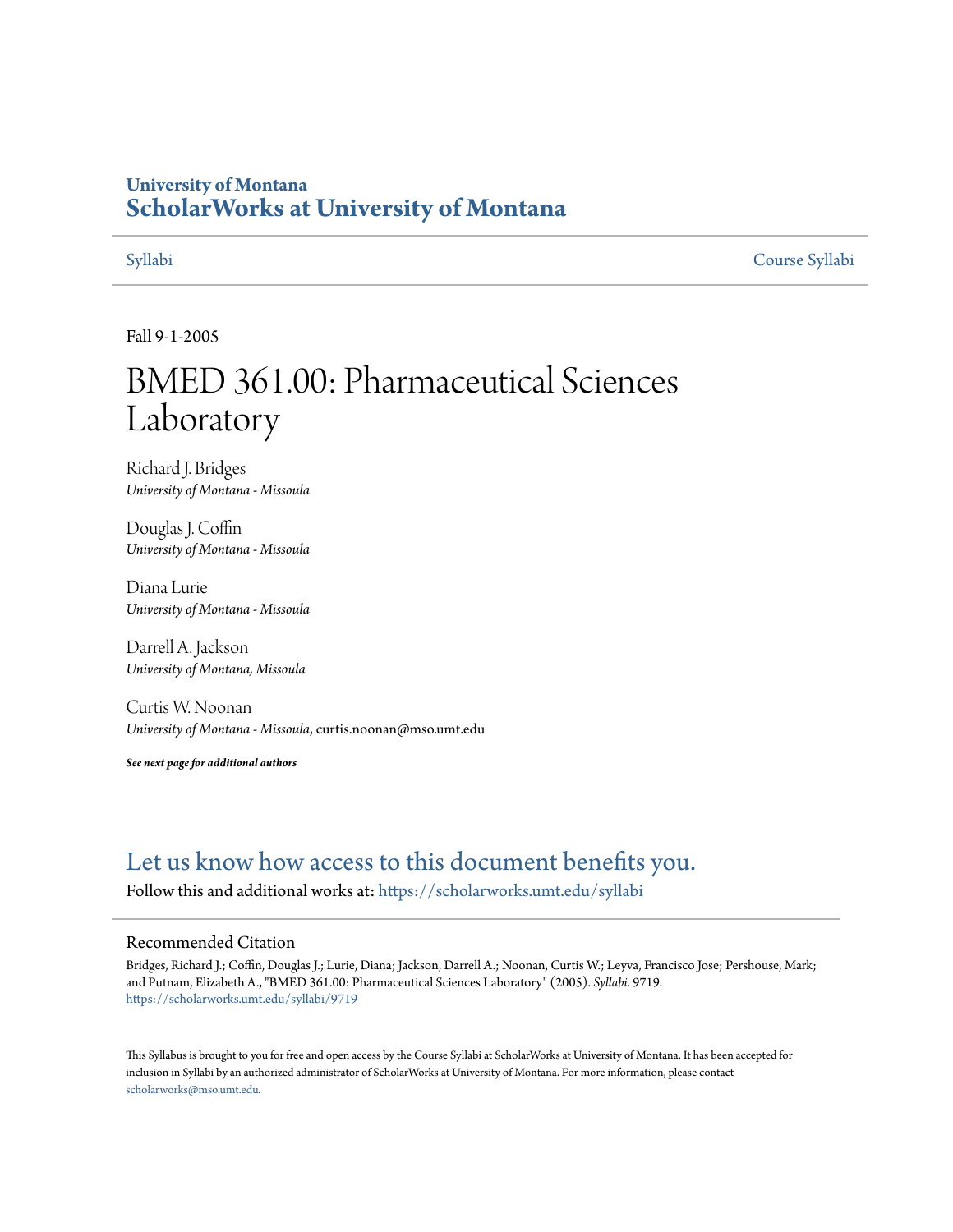#### **Instructor**

Richard J. Bridges, Douglas J. Coffin, Diana Lurie, Darrell A. Jackson, Curtis W. Noonan, Francisco Jose Leyva, Mark Pershouse, and Elizabeth A. Putnam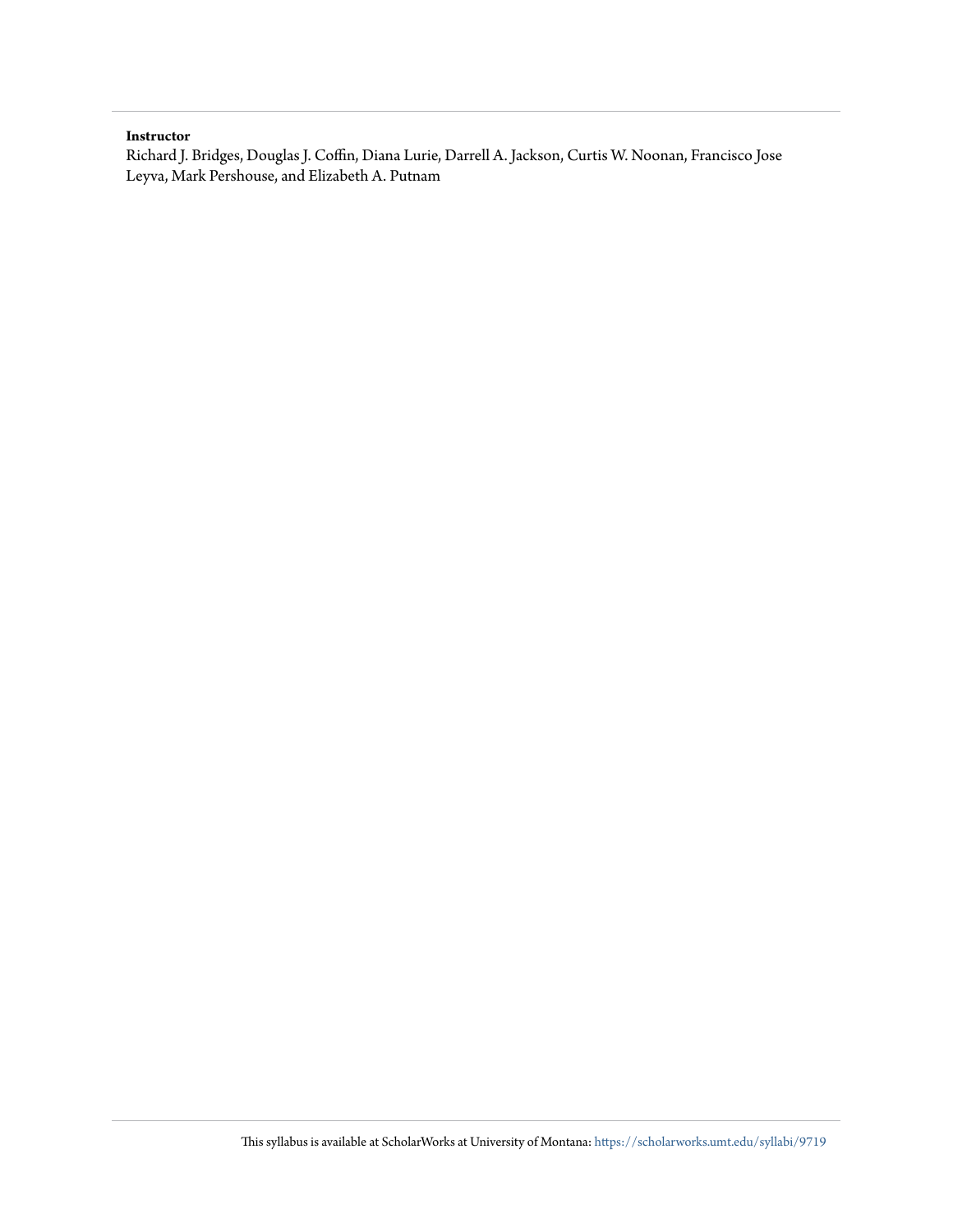### **BMED 361 Pharmaceutical Sciences Laboratory Autumn, 2005**

#### **Laboratories:** Tuesdays at 8:10-10:00 A.M./1:10-3:00 P.M. Thursdays at 8:10-10:00 A.M./1:10-3:00 P.M. Except the **Gross Anatomy** Sessions will be from 8-9 A.M. and Noon-1 P.M. on the designated lab dates (\*).

There is a **mandatory cadaver orientation** in Room 114 immediately after the Pharmacy 309 lecture from noon until 12:30 P.M. on **October 10<sup>th</sup>**. Before the cadaver labs Dr. Rich Gajdosik will present his expectations from professional students dealing with deceased humans!

| <b>Instructors</b>    | <b>Room Locations</b> | e-mail (*umontana.edu) | <b>Phone</b> # (Office) |
|-----------------------|-----------------------|------------------------|-------------------------|
| <b>Rich Bridges</b>   | SB 302                | richard.bridges@*      | 243-4972                |
| Doug Coffin           | SB 244                | douglas.coffin@*       | 243-4723                |
| Diana Lurie           | SB 304                | diana.lurie@*          | 243-2103                |
| Darrell Jackson       | SB 243                | darrell.jackson@*      | 243-5761                |
| <b>Curtis Noonan</b>  | SB 055                | curtis.noonan@*        | 243-4957                |
| Francisco Leyva       | SB 156                | francisco.leyva@*      | 243-4039                |
| <b>Mark Pershouse</b> | <b>SB 052A</b>        | mark.pershouse@*       | 243-4769                |
| Liz Putnam            | <b>SB 152B</b>        | elizabeth.putnam@*     | 243-4794                |
| Jerry Smith           | SB 060                | jerry.smith@*          | 243-5788                |

**Course Coordinator/ head TA:** Jerry Robert Smith /Ava-Gayle Rhule, SB 061,

ava-gaye.rhule@umontana.edu

- **Format:** 1 credit: one 2- hour lab per week. Four sections of approximately 16 students each week.
- **Materials:** Student handouts, Online materials, Atlases, etc.
- **Organization:**The laboratory parallels the coverage of material in various biomedical and pharmaceutical science courses in the required professional pharmacy curriculum.

## **Course Objectives:**

1. To provide instruction in anatomy through the use of computers and cadavers.

2. To provide instruction in physiology through the use of computer simulation models and in vivo laboratory techniques.

3. To provide experience in problem solving and critical thinking in the laboratory setting.

**Grading:** 1. Each laboratory is worth 10 points for a total of 120 points for the semester.

2. Grading for each lab will by attendance verification plus any instructor specific evaluation tool(s) such as lab reports or data compilations.

3. The following grades can be earned by achieving the corresponding minimal percentage points as follows: **A-90%, B-80%, C-70%, D-60%, F- <60%**

4. **ATTENDANCE IS MANDATORY!** Students who have not attended a lab and have not turned in a lab report (when required) will not be given credit for that lab. A missed, unexcused lab will lower the course grade by one letter grade.